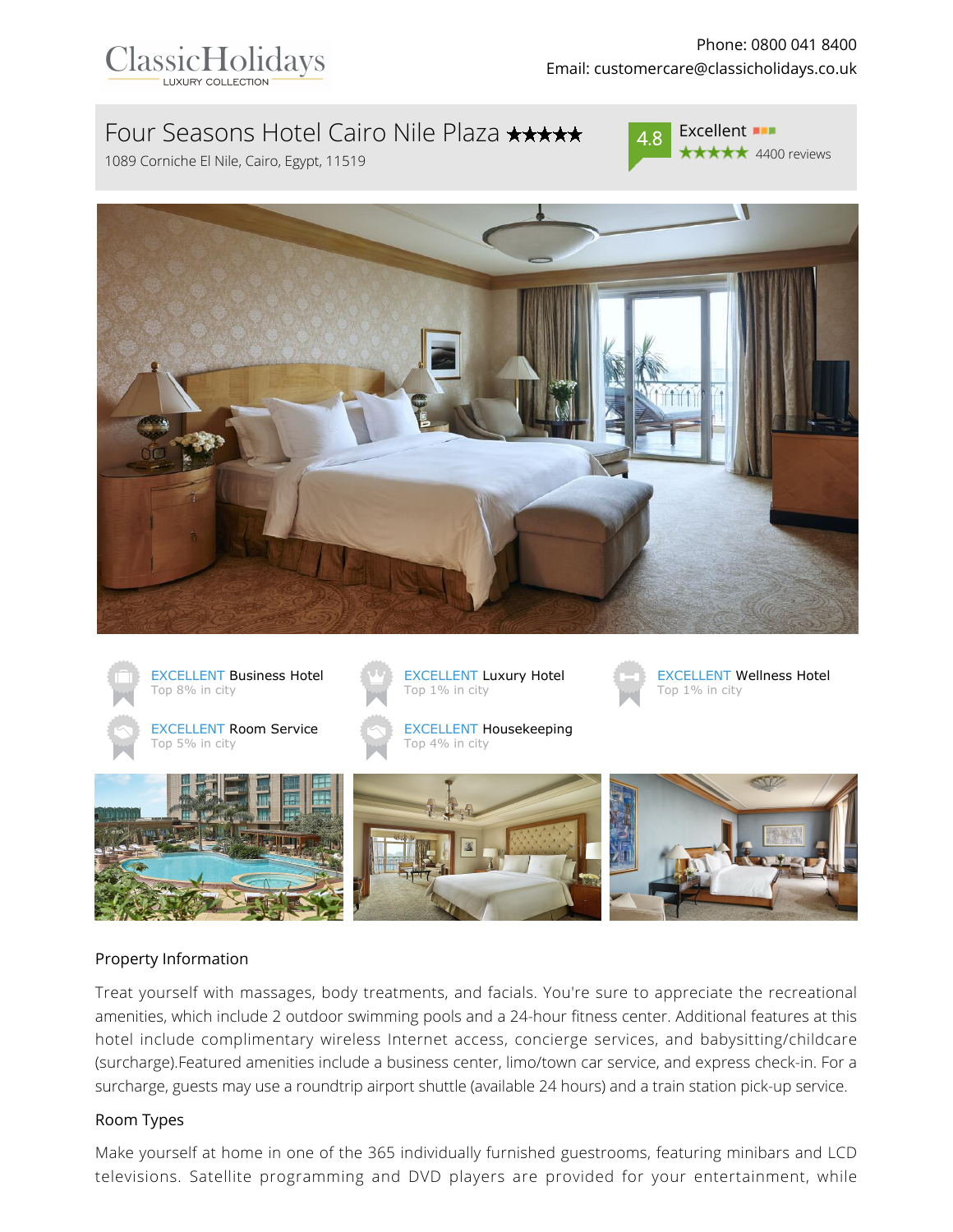complimentary wireless Internet access keeps you connected. Private bathrooms with separate bathtubs and showers feature deep soaking bathtubs and complimentary toiletries. Conveniences include phones, as well as laptop-compatible safes and desks.

## Dining Facilities

Grab a bite at Pool Grill Restaurant, one of the hotel's 5 restaurants, or stay in and take advantage of the 24 hour room service. Snacks are also available at the coffee shop/café. Relax with a refreshing drink from the poolside bar or one of the 3 bars/lounges. Buffet breakfasts are available daily from 6 AM to 11:30 AM for a fee.

## **Activities**

Distances are displayed to the nearest 0.1 mile and kilometer.

American University of Cairo - 1.1 km / 0.7 mi Tahrir Square - 1.1 km / 0.7 mi Qasr El Nil Bridge - 1.4 km / 0.9 mi Egyptian Museum - 1.6 km / 1 mi Giza Zoo - 2 km / 1.2 mi Abdin Palace - 2.4 km / 1.5 mi Orman Botanical Gardens - 2.5 km / 1.5 mi First Mall Cairo - 2.5 km / 1.6 mi Ibn Tulun Mosque - 2.6 km / 1.6 mi Gayer-Anderson Museum - 2.7 km / 1.7 mi Sports Center Gezirah Sporting Club - 2.8 km / 1.7 mi Cairo University - 2.8 km / 1.8 mi Museum of Islamic Art - 3.1 km / 1.9 mi Sultan Hussan Mosque - 3.2 km / 2 mi Cairo Opera House - 3.3 km / 2 mi The nearest airports are: Cairo Intl. Airport (CAI) - 23.1 km / 14.4 mi Giza (SPX-Sphinx Intl.) - 51.3 km / 31.8 mi The preferred airport for Four Seasons Hotel Cairo at Nile Plaza is Cairo Intl. Airport (CAI).

## Surrounding Area

A stay at Four Seasons Hotel Cairo at Nile Plaza places you in the heart of Cairo, within a 15-minute walk of American University of Cairo and Tahrir Square. This 5-star hotel is 1.5 mi (2.5 km) from Egyptian Museum and 11 mi (17.6 km) from Great Sphinx of Giza.

### Note

Extra-person charges may apply and vary depending on property policy Government-issued photo identification and a credit card, debit card, or cash deposit may be required at check-in for incidental charges Special requests are subject to availability upon check-in and may incur additional charges; special requests cannot be guaranteed Safety features at this property include a carbon monoxide detector, a fire extinguisher, a smoke detector, a security system, a first aid kit, and window guards This property advises that enhanced cleaning and guest safety measures are currently in place Disinfectant is used to clean the property; commonly-touched surfaces are cleaned with disinfectant between stays; bed sheets and towels are laundered at a temperature of at least 60°C/140°F Personal protective equipment, including masks and gloves, will be available to guests Social distancing measures are in place; staff at the property wear personal protective equipment; periodic temperature checks are conducted on staff; temperature checks are available to guests; guests are provided with hand sanitizer Contactless check-in and contactless check-out are